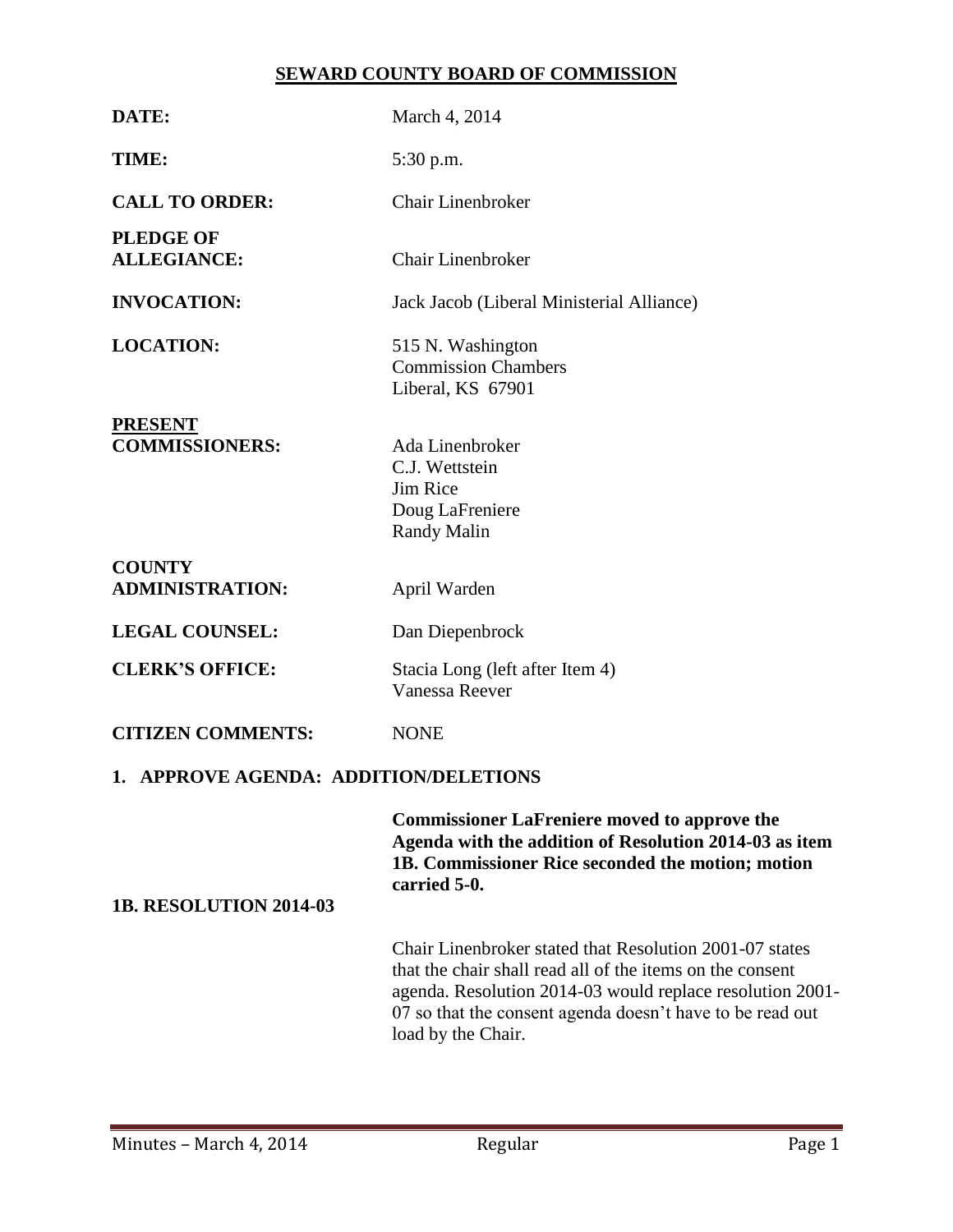#### **Commissioner LaFreniere motion to replace Resolution 2001-07 with resolution 2014-03. Commissioner Malin seconded the motion; motion carried 5-0.**

To see Resolution 2014-03 in its entirety, see page 8.

### **2. CONSENT AGENDA**

| <b>ITEMS</b>            | <b>DATE</b>       | <b>AMOUNT</b> | <b>NUMBERS</b> |
|-------------------------|-------------------|---------------|----------------|
| <b>Minutes</b>          | February 18, 2014 | N/A           | N/A            |
| Payroll                 | March 3, 2014     | \$299,912.89  | N/A            |
| Payroll (Sage/OK)       | March 3, 2014     | \$19,379.19   | N/A            |
| Vouchers (2013)         | March 4, 2014     | \$14,097.53   | 155343-155353  |
| Vouchers (2014)         | March 4, 2014     | \$459,995.05  | 155355-155561  |
| Abates                  | <b>NONE</b>       |               |                |
| <b>Escapes</b>          | <b>NONE</b>       |               |                |
| <b>Crossing Permits</b> | <b>NONE</b>       |               |                |
| <b>REQUISITIONS</b>     |                   |               |                |

| <b>DEPARTMENT</b> | <b>ITEM</b>               | <b>VENDOR</b> | <b>AMOUNT</b> | <b>LINE ITEM</b> |
|-------------------|---------------------------|---------------|---------------|------------------|
|                   |                           | Web           |               |                  |
| Health Dept.      | <b>Replacement Server</b> | Creations     | \$2,104.00    | 4-125-36000-402  |
|                   |                           | Web           |               |                  |
| County Tech.      | Sonic Wall Support & AV   | Creations     | \$1,868.00    | 4-100-31166-250  |
|                   |                           | Web           |               |                  |
| County Tech.      | Replacement Server/DC     | Creations     | \$6,055.00    | 4-100-31166-250  |
|                   | $(10)$ Desktop            | Web           |               |                  |
| County Tech.      | Computers/DC              | Creations     | \$8,550.00    | 4-100-31166-250  |
|                   | $(10)$ Desktop            | Web           |               |                  |
| County Tech.      | Computers/Treasurer       | Creations     | \$8,550.00    | 4-100-31166-250  |
|                   | $(4)$ Desktop             | Web           |               |                  |
| County Tech.      | Computers/EMS             | Creations     | \$3,420.00    | 4-100-31166-250  |

**Commissioner Malin moved to approve the Consent Agenda. Commissioner LaFreniere seconded the motion; motion carried 5-0.**

### **3. NEW EMPLOYEES**

None Present

### **4. INTERLOCAL AGREEMENT Neighborhood Revitalization Plan**

Karen LaFreniere, City of Liberal, presented the Neighborhood Revitalization Plan.

Commissioner LaFreniere abstained from the discussion because Karen is his spouse so he left the room at 5:39 p.m.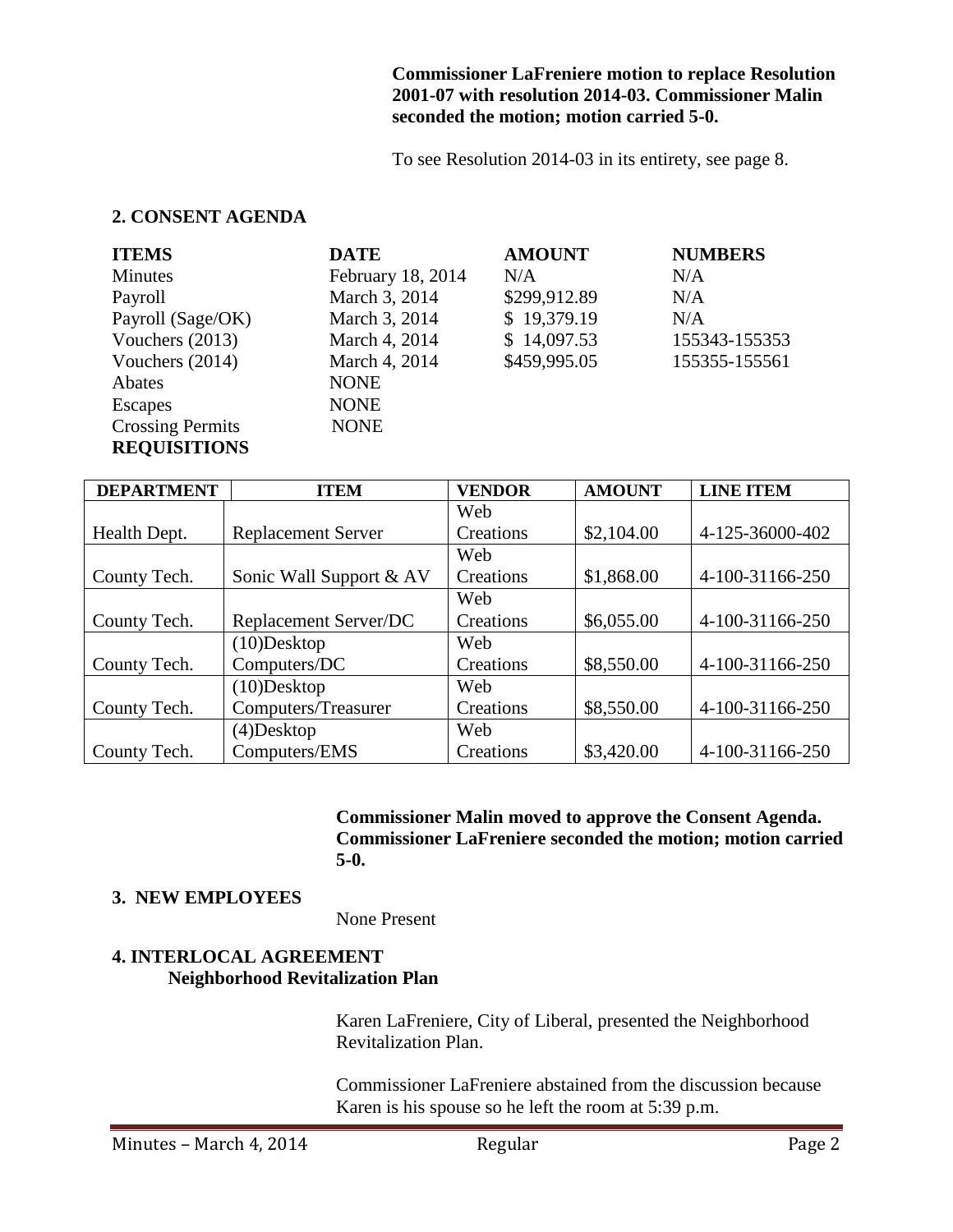After much discussion by all the following motion was made:

**Commissioner Rice moved to table until county personnel and the County Administrator meet and discusses how it will affect them. Commissioner Malin seconded the motion; motion carried 4-0 with Commissioner LaFreniere abstaining.**

Commissioner LaFreniere returned at 5:56 p.m.

### **5. APPROVAL OF GRANT APPLICATION**

Martha Brown Health Dept Director presented the Board with the KDHE Aide –to-Local Grant application. She stated she was applying for two new grants/programs, Pregnancy Maintenance Initiative and the Teen Pregnancy Targeted Case Management and asked for their support.

The Teen Pregnancy Targeted Case Management grant requires no match from the County. The purpose of the program is to reduce the negative consequences of teenage pregnancy for teens and their children, to increase levels of self sufficiency and goaldirectedness relating to their own futures and that of their children, and to delay subsequent childbearing until completion of goals related to basic education/training. The grant would allow the Health dept to hire a part time RN or social worker.

The Pregnancy Maintenance Initiative requires a dollar for dollar match. The focus of the initiative is to provide services to enable pregnant women to carry their pregnancies to term. Services may include an array of social services related to pregnancy maintenance with inclusion of referral for adoption services, education or information. The funds would come from the Health department with benefits from the Employee Benefits in the General Fund.

Martha Brown also stated that this first program especially would address Seward County's teen pregnancy rate. Teen pregnancy is one of the priority areas identified by the members of the Health Department's Community Health Assessment team.

After much discussion by all, the Board stated they would support the grant as a trial run for a year and wanted Martha Brown to understand that if the grants end, the part time position will be terminated. After the year they would like Martha Brown to bring baseline numbers to see if the program is working at which time they will decide if they will continue to support the programs.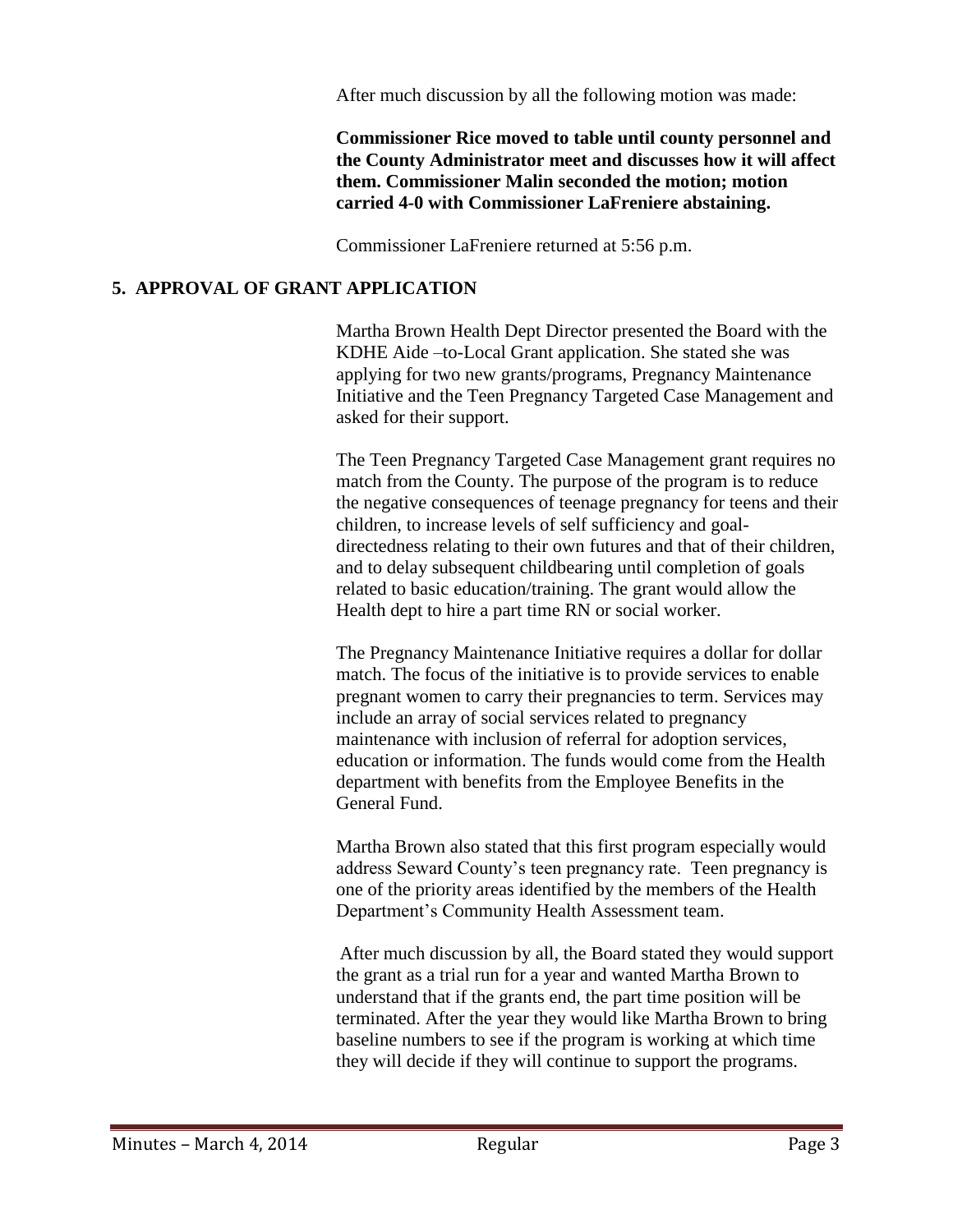**Vice Chair Wettstein moved to approve the agreement with KDHE Aide-to-Local Grant Application with funds to come from the Health Department and the Employee Benefits from the General Fund. Commissioner Rice seconded the motion; motion carried 4-1 with Commissioner LaFreniere voting against.**

#### **6. DISTRICT COURT ENCUMBRANCE**

Koleen Nosekabel requested to waive the purchasing policy to purchase Archival Microfilm with Mid-Continent Micrographics in the amount of \$10,000 with funds to come from the District Court 2013 Encumbrance and to also use the remaining funds from the 2013 Encumbrance to purchase flooring for the District Court filing room.

**Commissioner LaFreniere moved to approve and to waive the purchasing policy to purchase Archival Microfilm with Mid-Continent Micrographics in the amount of \$10,000 to come from the District Court 2013 Encumbrance and to purchase flooring for the District Court Filing Room not to exceed \$21,508 with funds to come from the 2013 Encumbrance. Commissioner Rice seconded the motion; motion carried 5-0.**

#### **7. PERSONNEL REQUEST**

Linda Johnson requested approval to hire an additional employee needed for setup, tear-down, cleaning and preparation for events held at the Activity Center/Fairgrounds. She stated the Activity Center has been short handed since 2010, and the rental use is up significantly. The position would be a full time position with an annual salary of \$25,000 with funds to come out of the Reserve for Claims because it was not budgeted in the 2014 budget.

**Commissioner Rice moved to approve to hire a full time employee at the Activity Center with a \$25,000 annual salary with funds to come from Reserve for Claims. Commissioner Malin seconded the motion; motion carried 5-0.**

### **8. KANSAS CHILDREN'S SERVICE LEAGUE**

April Warden, County Administrator asked the Board if they would like to participate in the Kansas Children's Service League Child Abuse prevention month. KCSL would like to create an image of 105 reasons to Prevent Child Abuse by having a child between the age of 3 and 5 years old represent each county. The child would need to be in Topeka on April 11, 2014 for pictures.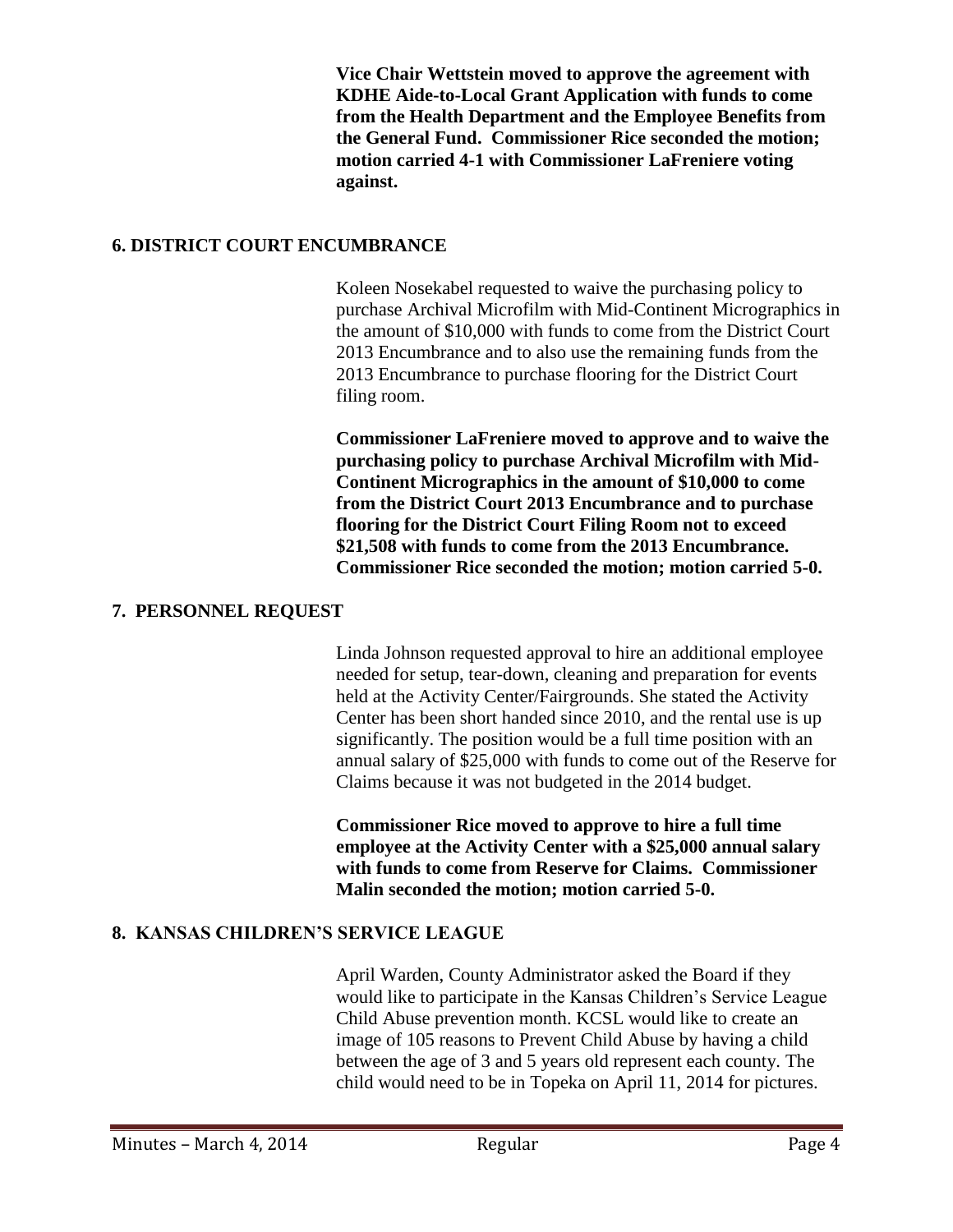KCSL will not be able to provide reimbursement for travel expenses.

**Commissioner Rice moved to partner with the Kansas Children's Service League and to allow \$400 for expenses. Commissioner Malin seconded the motion; motion carried 5-0.**

### **9. CHILD ABUSE PREVENTION MONTH**

Commissioner LaFreniere read the following proclamation;

**WHEREAS**, children are key to the state's future success, prosperity and quality of life and, while children are our most valuable resource, they are also our most vulnerable; and

**WHEREAS**, children have a right to be safe and to be provided an opportunity to thrive, learn and grow; and

**WHEREAS**, child abuse and neglect can be prevented by supporting and strengthening Kansas' families, thus preventing the far-reaching effects of maltreatment, providing the opportunity for children to develop healthy, trusting family bonds; and consequently, building the foundations of communities; and

**WHEREAS,** we must come together as partners so that the voices of our children are heard by all and we are as a community extending a helping hand to children and families in need; and

**WHEREAS**, by providing safe, stable and nurturing relationships for our children, free of violence, abuse and neglect, we can ensure that Kansas' children will grow to their full potential as the next generation of leaders, helping to secure the future of this state and nation;

**THEREFORE** I, Commissioner Ada Linenbroker by virtue of the authority vested in me as County Commissioner of Seward County do hereby proclaim April 2014 as Child Abuse Prevention month.

ATTEST: Board of County Commissioners Seward County, Kansas

\_\_\_\_\_\_\_\_\_\_\_\_\_\_\_\_\_\_\_\_\_ By: \_\_\_\_\_\_\_\_\_\_\_\_\_\_\_\_\_\_\_\_\_\_\_\_ Stacia Long, County Clerk Ada Linenbroker, Chairman

> **Commissioner Rice moved to approve the Proclamation for Child Abuse Month 2014. Commissioner Malin seconded the motion; motion carried 5-0.**

# **10. FAIR HOUSING PROCLAMATION**

Vice Chair Wettstein read the following proclamation;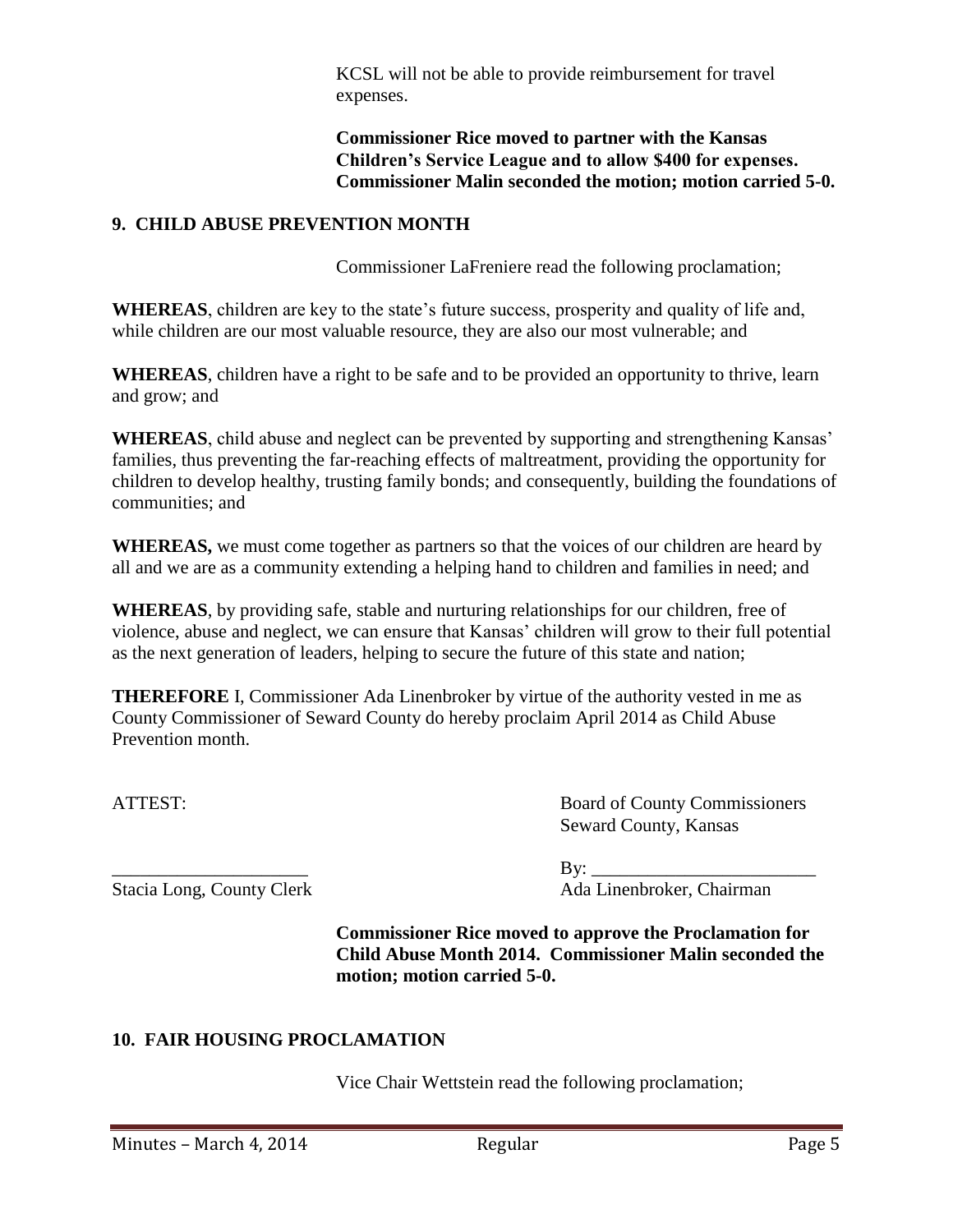**WHEREAS,** the Congress of the United States passed the Civil Rights Act of 1968, of which Title VIII declared that the law of the land would now guarantee the rights of equal housing opportunity; and

**WHEREAS,** the County of Seward is committed to the mission and intent of Congress to provide fair and equal housing opportunities for all, and today, many realty companies and associations support fair housing laws; and

**WHEREAS,** the Fair Housing groups and the U.S. Department of Housing and Urban Development have, over the years, received thousands of complaints of alleged illegal housing discrimination and found too many that have proved upon investigation to be violations of the fair housing laws; and

**WHEREAS,** equal housing opportunity is a condition of life in our County that can and should be achieved,

I, Ada Linenbroker of Seward County Board of Commissioners, on behalf of its citizens, do hereby proclaim the month of April as

# **FAIR HOUSING MONTH**

And express the hope that this year's observance will promote fair housing practices throughout Seward County.

**Dated this 4th day of March, 2014** ATTEST: Board of County Commissioners

Seward County, Kansas

\_\_\_\_\_\_\_\_\_\_\_\_\_\_\_\_\_\_\_\_\_ By: \_\_\_\_\_\_\_\_\_\_\_\_\_\_\_\_\_\_\_\_\_\_\_\_ Stacia Long, County Clerk Ada Linenbroker, Chairman

> **Vice Chair Wettstein moved to approve the Proclamation Celebrating 46 Years of Fair Housing in the County of Seward. Commissioner LaFreniere seconded the motion; motion carried 5-0.**

# **11. EXECUTIVE SESSION**

#### **Legal**

**Commissioner Malin moved to recess into executive session for consultation with our attorney which would be deemed privileged in the attorney client relationship under K.S.A. 75- 4319(b)(2) for 20 minutes, to include Dan Diepenbrock, County Counsel, and April Warden, County Administrator, to reconvene in the Commission Chambers at 7:55 p.m. Commissioner Rice seconded the motion; motion carried 5-0.**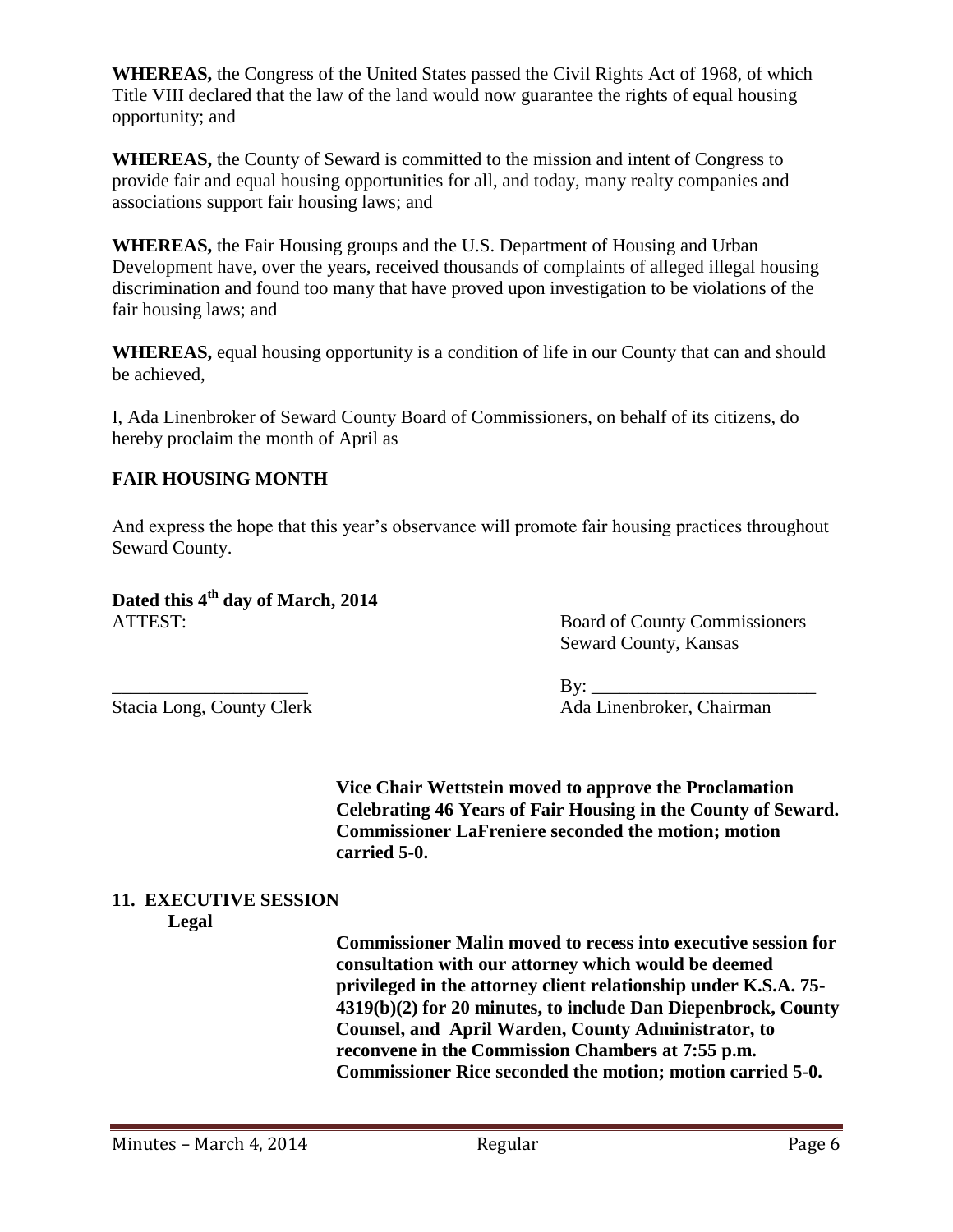The meeting recessed into Executive Session at 7:35p.m.

The meeting resumed at 8:00 p.m.

No action was taken as a result of the Executive Session.

### **12. ADMINISTRATION COMMENTS**

April Warden, County Administrator presented an update to the Commission.

### **13. COMMISSION COMMENTS**

Each of the Commissioners had an opportunity to report on liaison meetings they had attended during the last two weeks.

### **14. SUGGESTION CARDS**

There were no suggestion cards.

### **ADJOURN**

l

### **Commissioner LaFreniere moved to adjourn. Commissioner Malin seconded the motion; motion carried 5-0.**

The meeting adjourned at 8:25 p.m.

Ada Linenbroker, Chairperson Stacia D. Long Seward County Commission<br>
Seward County Clerk